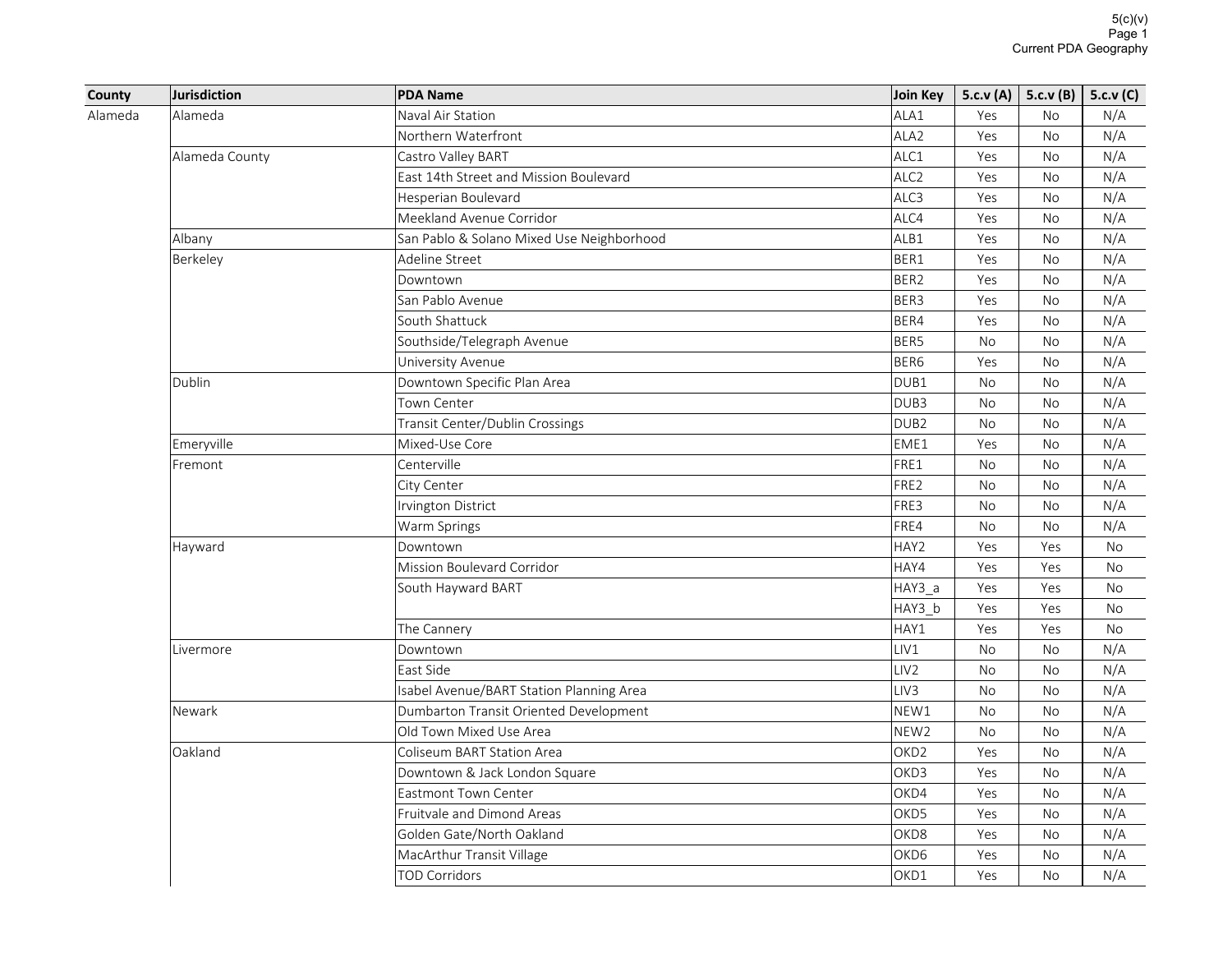| OKD1 b<br>TOD Corridors - International Boulevard<br>Yes<br><b>No</b><br>N/A<br>OKD1_a<br>Yes<br>N/A<br>TOD Corridors - San Antonio/Central Estuary<br>No<br>West Oakland<br>OKD7<br>Yes<br>N/A<br><b>No</b><br>Hacienda<br>PLE1<br>N/A<br>No<br>No<br>Pleasanton<br>SLE1<br>N/A<br>San Leandro<br>Bay Fair BART Village<br>Yes<br>No<br>SLE3<br>Downtown Transit Oriented Development<br>N/A<br>Yes<br><b>No</b><br>East 14th Street<br>SLE <sub>2</sub><br>N/A<br>Yes<br>No<br>Union City<br><b>Intermodal Station District</b><br>UNI1<br><b>No</b><br>N/A<br>No<br>ANT1<br>N/A<br>Contra Costa   Antioch<br>Hillcrest eBART Station<br>Yes<br><b>No</b><br>ANT <sub>2</sub><br>Yes<br>N/A<br>Rivertown Waterfront<br>No<br>Community Reuse Area/Los Medanos<br>CON1 a<br>Yes<br><b>No</b><br>N/A<br>Concord<br>$COM1_b$<br><b>No</b><br>N/A<br><b>No</b><br>CON <sub>2</sub><br>N/A<br>Downtown<br>Yes<br><b>No</b><br>Contra Costa Centre<br>CCC1<br>Yes<br>N/A<br>Contra Costa County<br>No<br>CCC4<br>Downtown El Sobrante<br><b>No</b><br><b>No</b><br>N/A<br>Pittsburg/Bay Point BART Station<br>CCC3 a<br><b>No</b><br>N/A<br>No<br>$CCC3_b$<br>N/A<br>No<br>No<br>West Contra Costa Transportation Advisory Committee San Pablo Avenue Corridor<br>WCC1_a<br>Yes<br>N/A<br><b>No</b><br>Danville<br>DAN1<br>N/A<br><b>No</b><br>No<br>Downtown<br>El Cerrito<br>San Pablo Avenue Corridor<br>ELC1 a<br>Yes<br>No<br>N/A<br>ELC1_b<br>Yes<br><b>No</b><br>N/A<br>Hercules<br><b>Central Hercules</b><br>HER1<br>N/A<br><b>No</b><br><b>No</b><br>HER <sub>2</sub><br><b>Waterfront District</b><br>No<br>No<br>N/A<br>West Contra Costa Transportation Advisory Committee San Pablo Avenue Corridor<br>WCC1_g<br>N/A<br>No<br>No<br>LAF1<br>Lafayette<br>N/A<br>Downtown<br><b>No</b><br><b>No</b><br>MAR1<br>N/A<br>Martinez<br>Downtown<br>No<br>No<br>MOR <sub>1</sub><br>Moraga<br>Moraga Center<br>No<br>N/A<br>No<br>Oakley<br>Downtown<br>OAK <sub>2</sub><br>N/A<br>Yes<br><b>No</b><br>Employment Area<br>OAK1<br>Yes<br>N/A<br>No<br>Potential Planning Area<br>OAK3<br>Yes<br>N/A<br>No<br>ORI1<br><b>No</b><br>N/A<br>Orinda<br>Downtown<br><b>No</b><br>Appian Way Corridor<br>PIN <sub>2</sub><br>N/A<br>Pinole<br>Yes<br>No<br>Old Town San Pablo Avenue<br>PIN1<br>Yes<br>N/A<br><b>No</b><br>PIT <sub>2</sub><br>N/A<br>Pittsburg<br>Downtown<br>Yes<br><b>No</b><br>Railroad Avenue eBART Station<br>PIT <sub>1</sub><br>N/A<br>Yes<br>No<br>Pleasant Hill<br><b>Buskirk Avenue Corridor</b><br>PLH <sub>2</sub><br>Yes<br>N/A<br>No<br>Diablo Valley College<br>PLH1<br>Yes<br>N/A<br>No<br>Central Richmond & 23rd Street Corridor<br>RIC1 a<br>N/A<br>Richmond<br>Yes<br><b>No</b> | County | Jurisdiction | <b>PDA Name</b> | Join Key | 5.c.v (A)   5.c.v (B)   5.c.v (C) |  |
|-------------------------------------------------------------------------------------------------------------------------------------------------------------------------------------------------------------------------------------------------------------------------------------------------------------------------------------------------------------------------------------------------------------------------------------------------------------------------------------------------------------------------------------------------------------------------------------------------------------------------------------------------------------------------------------------------------------------------------------------------------------------------------------------------------------------------------------------------------------------------------------------------------------------------------------------------------------------------------------------------------------------------------------------------------------------------------------------------------------------------------------------------------------------------------------------------------------------------------------------------------------------------------------------------------------------------------------------------------------------------------------------------------------------------------------------------------------------------------------------------------------------------------------------------------------------------------------------------------------------------------------------------------------------------------------------------------------------------------------------------------------------------------------------------------------------------------------------------------------------------------------------------------------------------------------------------------------------------------------------------------------------------------------------------------------------------------------------------------------------------------------------------------------------------------------------------------------------------------------------------------------------------------------------------------------------------------------------------------------------------------------------------------------------------------------------------------------------------------------------------------------------------------------------------------------------------------------------------------------------------------------------------------------------------------------------------------------------|--------|--------------|-----------------|----------|-----------------------------------|--|
|                                                                                                                                                                                                                                                                                                                                                                                                                                                                                                                                                                                                                                                                                                                                                                                                                                                                                                                                                                                                                                                                                                                                                                                                                                                                                                                                                                                                                                                                                                                                                                                                                                                                                                                                                                                                                                                                                                                                                                                                                                                                                                                                                                                                                                                                                                                                                                                                                                                                                                                                                                                                                                                                                                                   |        |              |                 |          |                                   |  |
|                                                                                                                                                                                                                                                                                                                                                                                                                                                                                                                                                                                                                                                                                                                                                                                                                                                                                                                                                                                                                                                                                                                                                                                                                                                                                                                                                                                                                                                                                                                                                                                                                                                                                                                                                                                                                                                                                                                                                                                                                                                                                                                                                                                                                                                                                                                                                                                                                                                                                                                                                                                                                                                                                                                   |        |              |                 |          |                                   |  |
|                                                                                                                                                                                                                                                                                                                                                                                                                                                                                                                                                                                                                                                                                                                                                                                                                                                                                                                                                                                                                                                                                                                                                                                                                                                                                                                                                                                                                                                                                                                                                                                                                                                                                                                                                                                                                                                                                                                                                                                                                                                                                                                                                                                                                                                                                                                                                                                                                                                                                                                                                                                                                                                                                                                   |        |              |                 |          |                                   |  |
|                                                                                                                                                                                                                                                                                                                                                                                                                                                                                                                                                                                                                                                                                                                                                                                                                                                                                                                                                                                                                                                                                                                                                                                                                                                                                                                                                                                                                                                                                                                                                                                                                                                                                                                                                                                                                                                                                                                                                                                                                                                                                                                                                                                                                                                                                                                                                                                                                                                                                                                                                                                                                                                                                                                   |        |              |                 |          |                                   |  |
|                                                                                                                                                                                                                                                                                                                                                                                                                                                                                                                                                                                                                                                                                                                                                                                                                                                                                                                                                                                                                                                                                                                                                                                                                                                                                                                                                                                                                                                                                                                                                                                                                                                                                                                                                                                                                                                                                                                                                                                                                                                                                                                                                                                                                                                                                                                                                                                                                                                                                                                                                                                                                                                                                                                   |        |              |                 |          |                                   |  |
|                                                                                                                                                                                                                                                                                                                                                                                                                                                                                                                                                                                                                                                                                                                                                                                                                                                                                                                                                                                                                                                                                                                                                                                                                                                                                                                                                                                                                                                                                                                                                                                                                                                                                                                                                                                                                                                                                                                                                                                                                                                                                                                                                                                                                                                                                                                                                                                                                                                                                                                                                                                                                                                                                                                   |        |              |                 |          |                                   |  |
|                                                                                                                                                                                                                                                                                                                                                                                                                                                                                                                                                                                                                                                                                                                                                                                                                                                                                                                                                                                                                                                                                                                                                                                                                                                                                                                                                                                                                                                                                                                                                                                                                                                                                                                                                                                                                                                                                                                                                                                                                                                                                                                                                                                                                                                                                                                                                                                                                                                                                                                                                                                                                                                                                                                   |        |              |                 |          |                                   |  |
|                                                                                                                                                                                                                                                                                                                                                                                                                                                                                                                                                                                                                                                                                                                                                                                                                                                                                                                                                                                                                                                                                                                                                                                                                                                                                                                                                                                                                                                                                                                                                                                                                                                                                                                                                                                                                                                                                                                                                                                                                                                                                                                                                                                                                                                                                                                                                                                                                                                                                                                                                                                                                                                                                                                   |        |              |                 |          |                                   |  |
|                                                                                                                                                                                                                                                                                                                                                                                                                                                                                                                                                                                                                                                                                                                                                                                                                                                                                                                                                                                                                                                                                                                                                                                                                                                                                                                                                                                                                                                                                                                                                                                                                                                                                                                                                                                                                                                                                                                                                                                                                                                                                                                                                                                                                                                                                                                                                                                                                                                                                                                                                                                                                                                                                                                   |        |              |                 |          |                                   |  |
|                                                                                                                                                                                                                                                                                                                                                                                                                                                                                                                                                                                                                                                                                                                                                                                                                                                                                                                                                                                                                                                                                                                                                                                                                                                                                                                                                                                                                                                                                                                                                                                                                                                                                                                                                                                                                                                                                                                                                                                                                                                                                                                                                                                                                                                                                                                                                                                                                                                                                                                                                                                                                                                                                                                   |        |              |                 |          |                                   |  |
|                                                                                                                                                                                                                                                                                                                                                                                                                                                                                                                                                                                                                                                                                                                                                                                                                                                                                                                                                                                                                                                                                                                                                                                                                                                                                                                                                                                                                                                                                                                                                                                                                                                                                                                                                                                                                                                                                                                                                                                                                                                                                                                                                                                                                                                                                                                                                                                                                                                                                                                                                                                                                                                                                                                   |        |              |                 |          |                                   |  |
|                                                                                                                                                                                                                                                                                                                                                                                                                                                                                                                                                                                                                                                                                                                                                                                                                                                                                                                                                                                                                                                                                                                                                                                                                                                                                                                                                                                                                                                                                                                                                                                                                                                                                                                                                                                                                                                                                                                                                                                                                                                                                                                                                                                                                                                                                                                                                                                                                                                                                                                                                                                                                                                                                                                   |        |              |                 |          |                                   |  |
|                                                                                                                                                                                                                                                                                                                                                                                                                                                                                                                                                                                                                                                                                                                                                                                                                                                                                                                                                                                                                                                                                                                                                                                                                                                                                                                                                                                                                                                                                                                                                                                                                                                                                                                                                                                                                                                                                                                                                                                                                                                                                                                                                                                                                                                                                                                                                                                                                                                                                                                                                                                                                                                                                                                   |        |              |                 |          |                                   |  |
|                                                                                                                                                                                                                                                                                                                                                                                                                                                                                                                                                                                                                                                                                                                                                                                                                                                                                                                                                                                                                                                                                                                                                                                                                                                                                                                                                                                                                                                                                                                                                                                                                                                                                                                                                                                                                                                                                                                                                                                                                                                                                                                                                                                                                                                                                                                                                                                                                                                                                                                                                                                                                                                                                                                   |        |              |                 |          |                                   |  |
|                                                                                                                                                                                                                                                                                                                                                                                                                                                                                                                                                                                                                                                                                                                                                                                                                                                                                                                                                                                                                                                                                                                                                                                                                                                                                                                                                                                                                                                                                                                                                                                                                                                                                                                                                                                                                                                                                                                                                                                                                                                                                                                                                                                                                                                                                                                                                                                                                                                                                                                                                                                                                                                                                                                   |        |              |                 |          |                                   |  |
|                                                                                                                                                                                                                                                                                                                                                                                                                                                                                                                                                                                                                                                                                                                                                                                                                                                                                                                                                                                                                                                                                                                                                                                                                                                                                                                                                                                                                                                                                                                                                                                                                                                                                                                                                                                                                                                                                                                                                                                                                                                                                                                                                                                                                                                                                                                                                                                                                                                                                                                                                                                                                                                                                                                   |        |              |                 |          |                                   |  |
|                                                                                                                                                                                                                                                                                                                                                                                                                                                                                                                                                                                                                                                                                                                                                                                                                                                                                                                                                                                                                                                                                                                                                                                                                                                                                                                                                                                                                                                                                                                                                                                                                                                                                                                                                                                                                                                                                                                                                                                                                                                                                                                                                                                                                                                                                                                                                                                                                                                                                                                                                                                                                                                                                                                   |        |              |                 |          |                                   |  |
|                                                                                                                                                                                                                                                                                                                                                                                                                                                                                                                                                                                                                                                                                                                                                                                                                                                                                                                                                                                                                                                                                                                                                                                                                                                                                                                                                                                                                                                                                                                                                                                                                                                                                                                                                                                                                                                                                                                                                                                                                                                                                                                                                                                                                                                                                                                                                                                                                                                                                                                                                                                                                                                                                                                   |        |              |                 |          |                                   |  |
|                                                                                                                                                                                                                                                                                                                                                                                                                                                                                                                                                                                                                                                                                                                                                                                                                                                                                                                                                                                                                                                                                                                                                                                                                                                                                                                                                                                                                                                                                                                                                                                                                                                                                                                                                                                                                                                                                                                                                                                                                                                                                                                                                                                                                                                                                                                                                                                                                                                                                                                                                                                                                                                                                                                   |        |              |                 |          |                                   |  |
|                                                                                                                                                                                                                                                                                                                                                                                                                                                                                                                                                                                                                                                                                                                                                                                                                                                                                                                                                                                                                                                                                                                                                                                                                                                                                                                                                                                                                                                                                                                                                                                                                                                                                                                                                                                                                                                                                                                                                                                                                                                                                                                                                                                                                                                                                                                                                                                                                                                                                                                                                                                                                                                                                                                   |        |              |                 |          |                                   |  |
|                                                                                                                                                                                                                                                                                                                                                                                                                                                                                                                                                                                                                                                                                                                                                                                                                                                                                                                                                                                                                                                                                                                                                                                                                                                                                                                                                                                                                                                                                                                                                                                                                                                                                                                                                                                                                                                                                                                                                                                                                                                                                                                                                                                                                                                                                                                                                                                                                                                                                                                                                                                                                                                                                                                   |        |              |                 |          |                                   |  |
|                                                                                                                                                                                                                                                                                                                                                                                                                                                                                                                                                                                                                                                                                                                                                                                                                                                                                                                                                                                                                                                                                                                                                                                                                                                                                                                                                                                                                                                                                                                                                                                                                                                                                                                                                                                                                                                                                                                                                                                                                                                                                                                                                                                                                                                                                                                                                                                                                                                                                                                                                                                                                                                                                                                   |        |              |                 |          |                                   |  |
|                                                                                                                                                                                                                                                                                                                                                                                                                                                                                                                                                                                                                                                                                                                                                                                                                                                                                                                                                                                                                                                                                                                                                                                                                                                                                                                                                                                                                                                                                                                                                                                                                                                                                                                                                                                                                                                                                                                                                                                                                                                                                                                                                                                                                                                                                                                                                                                                                                                                                                                                                                                                                                                                                                                   |        |              |                 |          |                                   |  |
|                                                                                                                                                                                                                                                                                                                                                                                                                                                                                                                                                                                                                                                                                                                                                                                                                                                                                                                                                                                                                                                                                                                                                                                                                                                                                                                                                                                                                                                                                                                                                                                                                                                                                                                                                                                                                                                                                                                                                                                                                                                                                                                                                                                                                                                                                                                                                                                                                                                                                                                                                                                                                                                                                                                   |        |              |                 |          |                                   |  |
|                                                                                                                                                                                                                                                                                                                                                                                                                                                                                                                                                                                                                                                                                                                                                                                                                                                                                                                                                                                                                                                                                                                                                                                                                                                                                                                                                                                                                                                                                                                                                                                                                                                                                                                                                                                                                                                                                                                                                                                                                                                                                                                                                                                                                                                                                                                                                                                                                                                                                                                                                                                                                                                                                                                   |        |              |                 |          |                                   |  |
|                                                                                                                                                                                                                                                                                                                                                                                                                                                                                                                                                                                                                                                                                                                                                                                                                                                                                                                                                                                                                                                                                                                                                                                                                                                                                                                                                                                                                                                                                                                                                                                                                                                                                                                                                                                                                                                                                                                                                                                                                                                                                                                                                                                                                                                                                                                                                                                                                                                                                                                                                                                                                                                                                                                   |        |              |                 |          |                                   |  |
|                                                                                                                                                                                                                                                                                                                                                                                                                                                                                                                                                                                                                                                                                                                                                                                                                                                                                                                                                                                                                                                                                                                                                                                                                                                                                                                                                                                                                                                                                                                                                                                                                                                                                                                                                                                                                                                                                                                                                                                                                                                                                                                                                                                                                                                                                                                                                                                                                                                                                                                                                                                                                                                                                                                   |        |              |                 |          |                                   |  |
|                                                                                                                                                                                                                                                                                                                                                                                                                                                                                                                                                                                                                                                                                                                                                                                                                                                                                                                                                                                                                                                                                                                                                                                                                                                                                                                                                                                                                                                                                                                                                                                                                                                                                                                                                                                                                                                                                                                                                                                                                                                                                                                                                                                                                                                                                                                                                                                                                                                                                                                                                                                                                                                                                                                   |        |              |                 |          |                                   |  |
|                                                                                                                                                                                                                                                                                                                                                                                                                                                                                                                                                                                                                                                                                                                                                                                                                                                                                                                                                                                                                                                                                                                                                                                                                                                                                                                                                                                                                                                                                                                                                                                                                                                                                                                                                                                                                                                                                                                                                                                                                                                                                                                                                                                                                                                                                                                                                                                                                                                                                                                                                                                                                                                                                                                   |        |              |                 |          |                                   |  |
|                                                                                                                                                                                                                                                                                                                                                                                                                                                                                                                                                                                                                                                                                                                                                                                                                                                                                                                                                                                                                                                                                                                                                                                                                                                                                                                                                                                                                                                                                                                                                                                                                                                                                                                                                                                                                                                                                                                                                                                                                                                                                                                                                                                                                                                                                                                                                                                                                                                                                                                                                                                                                                                                                                                   |        |              |                 |          |                                   |  |
|                                                                                                                                                                                                                                                                                                                                                                                                                                                                                                                                                                                                                                                                                                                                                                                                                                                                                                                                                                                                                                                                                                                                                                                                                                                                                                                                                                                                                                                                                                                                                                                                                                                                                                                                                                                                                                                                                                                                                                                                                                                                                                                                                                                                                                                                                                                                                                                                                                                                                                                                                                                                                                                                                                                   |        |              |                 |          |                                   |  |
|                                                                                                                                                                                                                                                                                                                                                                                                                                                                                                                                                                                                                                                                                                                                                                                                                                                                                                                                                                                                                                                                                                                                                                                                                                                                                                                                                                                                                                                                                                                                                                                                                                                                                                                                                                                                                                                                                                                                                                                                                                                                                                                                                                                                                                                                                                                                                                                                                                                                                                                                                                                                                                                                                                                   |        |              |                 |          |                                   |  |
|                                                                                                                                                                                                                                                                                                                                                                                                                                                                                                                                                                                                                                                                                                                                                                                                                                                                                                                                                                                                                                                                                                                                                                                                                                                                                                                                                                                                                                                                                                                                                                                                                                                                                                                                                                                                                                                                                                                                                                                                                                                                                                                                                                                                                                                                                                                                                                                                                                                                                                                                                                                                                                                                                                                   |        |              |                 |          |                                   |  |
|                                                                                                                                                                                                                                                                                                                                                                                                                                                                                                                                                                                                                                                                                                                                                                                                                                                                                                                                                                                                                                                                                                                                                                                                                                                                                                                                                                                                                                                                                                                                                                                                                                                                                                                                                                                                                                                                                                                                                                                                                                                                                                                                                                                                                                                                                                                                                                                                                                                                                                                                                                                                                                                                                                                   |        |              |                 |          |                                   |  |
|                                                                                                                                                                                                                                                                                                                                                                                                                                                                                                                                                                                                                                                                                                                                                                                                                                                                                                                                                                                                                                                                                                                                                                                                                                                                                                                                                                                                                                                                                                                                                                                                                                                                                                                                                                                                                                                                                                                                                                                                                                                                                                                                                                                                                                                                                                                                                                                                                                                                                                                                                                                                                                                                                                                   |        |              |                 |          |                                   |  |
|                                                                                                                                                                                                                                                                                                                                                                                                                                                                                                                                                                                                                                                                                                                                                                                                                                                                                                                                                                                                                                                                                                                                                                                                                                                                                                                                                                                                                                                                                                                                                                                                                                                                                                                                                                                                                                                                                                                                                                                                                                                                                                                                                                                                                                                                                                                                                                                                                                                                                                                                                                                                                                                                                                                   |        |              |                 |          |                                   |  |
|                                                                                                                                                                                                                                                                                                                                                                                                                                                                                                                                                                                                                                                                                                                                                                                                                                                                                                                                                                                                                                                                                                                                                                                                                                                                                                                                                                                                                                                                                                                                                                                                                                                                                                                                                                                                                                                                                                                                                                                                                                                                                                                                                                                                                                                                                                                                                                                                                                                                                                                                                                                                                                                                                                                   |        |              |                 |          |                                   |  |
|                                                                                                                                                                                                                                                                                                                                                                                                                                                                                                                                                                                                                                                                                                                                                                                                                                                                                                                                                                                                                                                                                                                                                                                                                                                                                                                                                                                                                                                                                                                                                                                                                                                                                                                                                                                                                                                                                                                                                                                                                                                                                                                                                                                                                                                                                                                                                                                                                                                                                                                                                                                                                                                                                                                   |        |              |                 |          |                                   |  |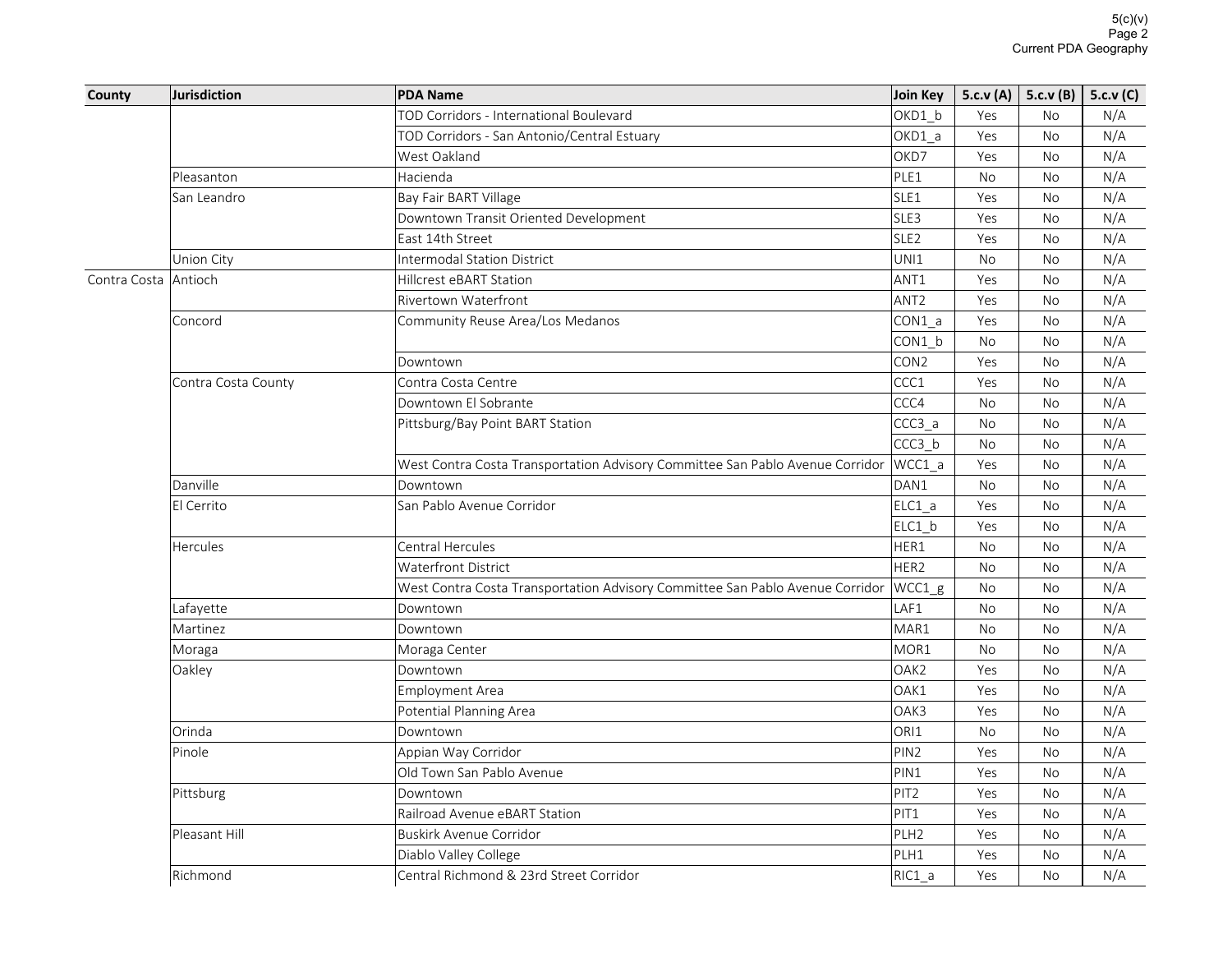| County    | Jurisdiction                                      | <b>PDA Name</b>                                                               | Join Key           |           | 5.c.v (A)   5.c.v (B)   5.c.v (C) |     |
|-----------|---------------------------------------------------|-------------------------------------------------------------------------------|--------------------|-----------|-----------------------------------|-----|
|           |                                                   |                                                                               | RIC1_b             | Yes       | No                                | N/A |
|           |                                                   | South Richmond                                                                | RIC <sub>2</sub>   | Yes       | <b>No</b>                         | N/A |
|           |                                                   | West Contra Costa Transportation Advisory Committee San Pablo Avenue Corridor | WCC1 c             | Yes       | No                                | N/A |
|           | Richmond (with Contra Costa County North Richmond |                                                                               | CCC <sub>2</sub>   | Yes       | <b>No</b>                         | N/A |
|           | San Pablo                                         | Rumrill Boulevard                                                             | SPA <sub>2</sub>   | Yes       | No                                | N/A |
|           |                                                   | San Pablo Avenue & 23rd Street Corridors                                      | SPA1               | Yes       | <b>No</b>                         | N/A |
|           | San Ramon                                         | City Center                                                                   | SAR1               | No        | No                                | N/A |
|           |                                                   | North Camino Ramon                                                            | SAR <sub>2</sub>   | <b>No</b> | <b>No</b>                         | N/A |
|           | Walnut Creek                                      | Core Area                                                                     | WAL1               | <b>No</b> | <b>No</b>                         | N/A |
| Marin     | Marin County                                      | Urbanized 101 Corridor                                                        | MCO1               | No        | No                                | N/A |
|           | San Rafael                                        | Downtown                                                                      | SRA1               | <b>No</b> | <b>No</b>                         | N/A |
| Napa      | American Canyon                                   | Highway 29 Corridor                                                           | ACA1               | <b>No</b> | <b>No</b>                         | N/A |
|           | Napa                                              | Downtown Napa and Soscol Gateway Corridor                                     | NAP1               | <b>No</b> | <b>No</b>                         | N/A |
|           | San Francisco San Francisco                       | 19th Avenue                                                                   | SFO <sub>10</sub>  | <b>No</b> | Yes                               | Yes |
|           |                                                   | Balboa Park                                                                   | SFO <sub>2</sub>   | Yes       | Yes                               | Yes |
|           |                                                   | Bayview/Hunters Point Shipyard/Candlestick Point                              | SFO <sub>1</sub>   | Yes       | Yes                               | Yes |
|           |                                                   | Downtown-Van Ness-Geary                                                       | SFO <sub>3</sub>   | Yes       | Yes                               | Yes |
|           |                                                   | Eastern Neighborhoods                                                         | SFO4               | Yes       | Yes                               | Yes |
|           |                                                   | Market-Octavia/Upper Market                                                   | SFO11              | Yes       | Yes                               | Yes |
|           |                                                   | <b>Mission Bay</b>                                                            | SFO <sub>5</sub>   | Yes       | Yes                               | Yes |
|           |                                                   | Mission-San Jose Corridor                                                     | SFO12              | Yes       | Yes                               | Yes |
|           |                                                   | Port of San Francisco                                                         | SFO <sub>6</sub>   | Yes       | Yes                               | Yes |
|           |                                                   | <b>Transit Center District</b>                                                | SFO7               | Yes       | Yes                               | Yes |
|           |                                                   | Treasure Island & Yerba Buena Island                                          | SFO <sub>8</sub>   | Yes       | Yes                               | Yes |
|           | San Francisco & Brisbane                          | San Francisco/San Mateo Bi-County Area                                        | SFO <sub>9</sub> b | Yes       | Yes                               | Yes |
| San Mateo | Belmont                                           | Villages of Belmont                                                           | BEL1               | <b>No</b> | No                                | N/A |
|           | Burlingame                                        | Burlingame El Camino Real                                                     | BUR1               | <b>No</b> | <b>No</b>                         | N/A |
|           | Colma                                             | El Camino Real                                                                | CCG1 b             | <b>No</b> | No                                | N/A |
|           | Daly City                                         | Bayshore                                                                      | DAL <sub>2</sub>   | No        | No                                | N/A |
|           |                                                   | Mission Boulevard                                                             | DAL1               | <b>No</b> | <b>No</b>                         | N/A |
|           | East Palo Alto                                    | Ravenswood                                                                    | EPA1               | No        | No                                | N/A |
|           | Menlo Park                                        | El Camino Real Corridor and Downtown                                          | MEN1               | <b>No</b> | <b>No</b>                         | N/A |
|           | Millbrae                                          | <b>Transit Station Area</b>                                                   | MIL1               | No        | No                                | N/A |
|           | Redwood City                                      | Broadway/Veterens Boulevard Corridor                                          | RWC <sub>2</sub>   | <b>No</b> | <b>No</b>                         | N/A |
|           |                                                   | Downtown                                                                      | RWC1               | No        | No                                | N/A |
|           |                                                   | El Camino Real Corridor                                                       | RWC3               | <b>No</b> | <b>No</b>                         | N/A |
|           | San Bruno                                         | <b>Transit Corridors</b>                                                      | SBR1               | <b>No</b> | <b>No</b>                         | N/A |
|           | San Carlos                                        | Railroad Corridor                                                             | SCA1               | <b>No</b> | <b>No</b>                         | N/A |
|           |                                                   |                                                                               |                    |           |                                   |     |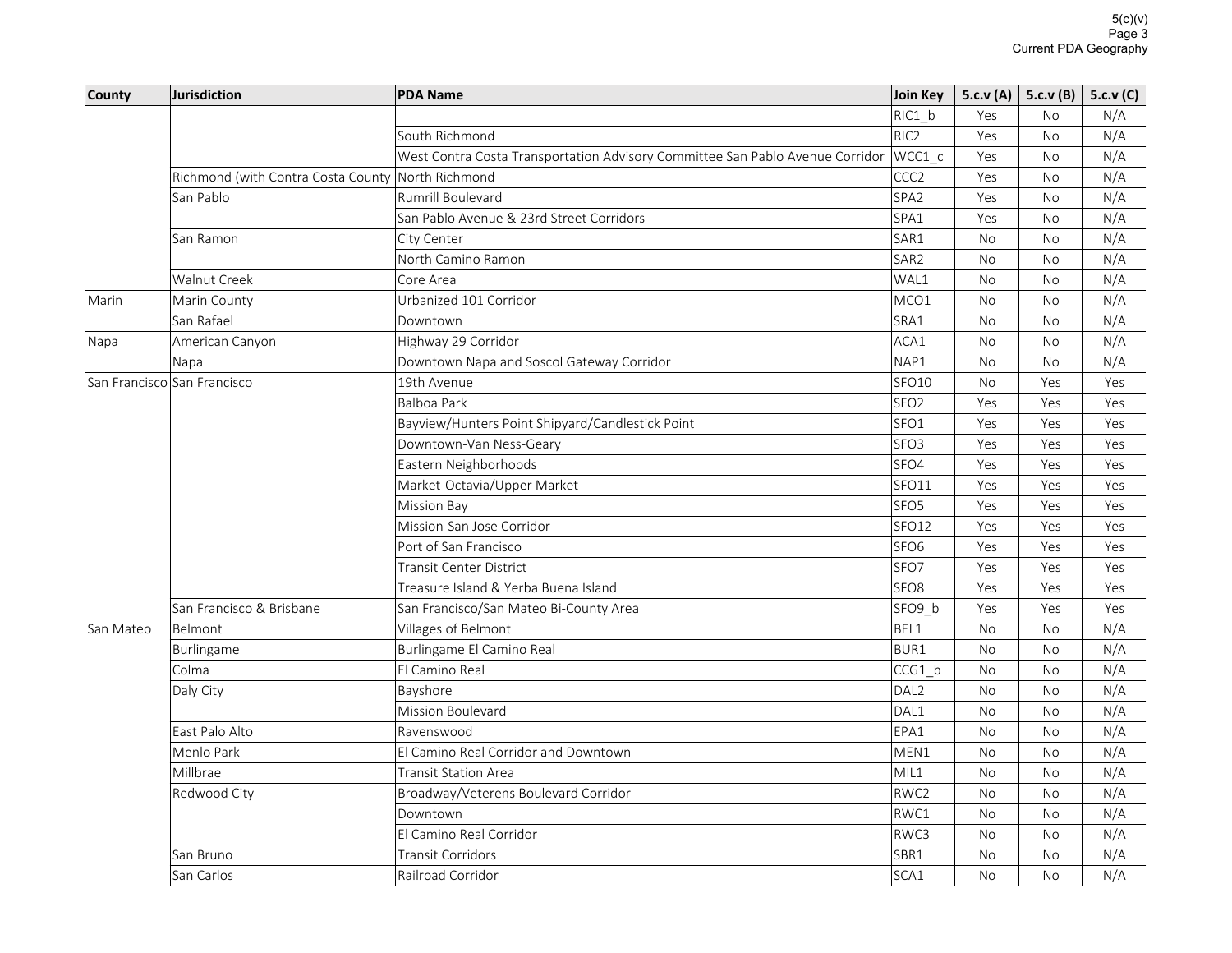| County      | Jurisdiction             | <b>PDA Name</b>                                                                   | Join Key         |           | 5.c.v (A)   5.c.v (B)   5.c.v (C) |     |
|-------------|--------------------------|-----------------------------------------------------------------------------------|------------------|-----------|-----------------------------------|-----|
|             | San Francisco & Brisbane | San Francisco/San Mateo Bi-County Area                                            | SFO9 a           | No        | <b>No</b>                         | N/A |
|             | San Mateo                | Downtown                                                                          | SMA1             | No        | No                                | N/A |
|             |                          | El Camino Real                                                                    | SMA3             | <b>No</b> | <b>No</b>                         | N/A |
|             |                          | Grand Boulevard Initiative                                                        | SMA4             | No        | No                                | N/A |
|             |                          | Rail Corridor                                                                     | SMA <sub>2</sub> | No        | No                                | N/A |
|             | San Mateo County         | El Camino Real (North Fair Oaks)                                                  | CCG1 I           | <b>No</b> | <b>No</b>                         | N/A |
|             |                          | El Camino Real (Unincorporated Colma)                                             | CCG1 k           | No        | No                                | N/A |
|             | South San Francisco      | Downtown                                                                          | SSF1             | <b>No</b> | No                                | N/A |
|             |                          | El Camino Real                                                                    | $CCG1_c$         | No        | <b>No</b>                         | N/A |
| Santa Clara | Campbell                 | Central Redevelopment Area                                                        | CAM1             | Yes       | No                                | N/A |
|             | Cupertino                | Santa Clara Valley Transportation Authority City Cores, Corridors & Station Areas | VTA1 b           | No        | No                                | N/A |
|             | Gilroy                   | Downtown                                                                          | GIL1             | <b>No</b> | <b>No</b>                         | N/A |
|             |                          | Santa Clara Valley Transportation Authority City Cores, Corridors & Station Areas | VTA1 c           | <b>No</b> | No                                | N/A |
|             | Los Altos                | Santa Clara Valley Transportation Authority City Cores, Corridors & Station Areas | VTA1 d           | No        | No                                | N/A |
|             | Milpitas                 | Santa Clara Valley Transportation Authority City Cores, Corridors & Station Areas | VTA1_f           | <b>No</b> | No                                | N/A |
|             |                          | Transit Area                                                                      | MPT1             | Yes       | No                                | N/A |
|             | Morgan Hill              | Downtown                                                                          | MOH <sub>1</sub> | <b>No</b> | No                                | N/A |
|             | Mountain View            | Downtown                                                                          | MVW <sub>2</sub> | <b>No</b> | <b>No</b>                         | N/A |
|             |                          | El Camino Real                                                                    | MVW4             | <b>No</b> | No                                | N/A |
|             |                          | North Bayshore                                                                    | MVW6             | No        | No                                | N/A |
|             |                          | San Antonio                                                                       | MVW3             | <b>No</b> | <b>No</b>                         | N/A |
|             |                          | Whisman Station                                                                   | MVW1             | <b>No</b> | <b>No</b>                         | N/A |
|             | Palo Alto                | California Avenue                                                                 | PAL1             | No        | No                                | N/A |
|             | San Jose                 | Bascom TOD Corridor                                                               | SJO14            | Yes       | No                                | N/A |
|             |                          | Bascom Urban Village                                                              | SJO15            | Yes       | <b>No</b>                         | N/A |
|             |                          | Berryessa Station                                                                 | SJO <sub>5</sub> | Yes       | No                                | N/A |
|             |                          | Blossom Hill/Snell Urban Village                                                  | SJO17            | No        | No                                | N/A |
|             |                          | Camden Urban Village                                                              | SJO16            | Yes       | <b>No</b>                         | N/A |
|             |                          | Capitol Corridor Urban Villages                                                   | SJO18            | Yes       | No                                | N/A |
|             |                          | Capitol/Tully/King Urban Villages                                                 | SJ011            | Yes       | No                                | N/A |
|             |                          | Communications Hill                                                               | SJO <sub>6</sub> | Yes       | <b>No</b>                         | N/A |
|             |                          | Cottle Transit Village (Hitachi)                                                  | SJO <sub>2</sub> | No        | No                                | N/A |
|             |                          | Downtown "Frame"                                                                  | SJO4             | Yes       | <b>No</b>                         | N/A |
|             |                          | East Santa Clara/Alum Rock Corridor                                               | SJO8             | Yes       | <b>No</b>                         | N/A |
|             |                          | Greater Downtown                                                                  | SJO1             | Yes       | No                                | N/A |
|             |                          | North San Jose                                                                    | SJO3             | Yes       | No                                | N/A |
|             |                          | Oakridge/Almaden Plaza Urban Village                                              | SJO10            | No        | No                                | N/A |
|             |                          | Santa Clara Valley Transportation Authority City Cores, Corridors & Station Areas | VTA1 i           | Yes       | <b>No</b>                         | N/A |